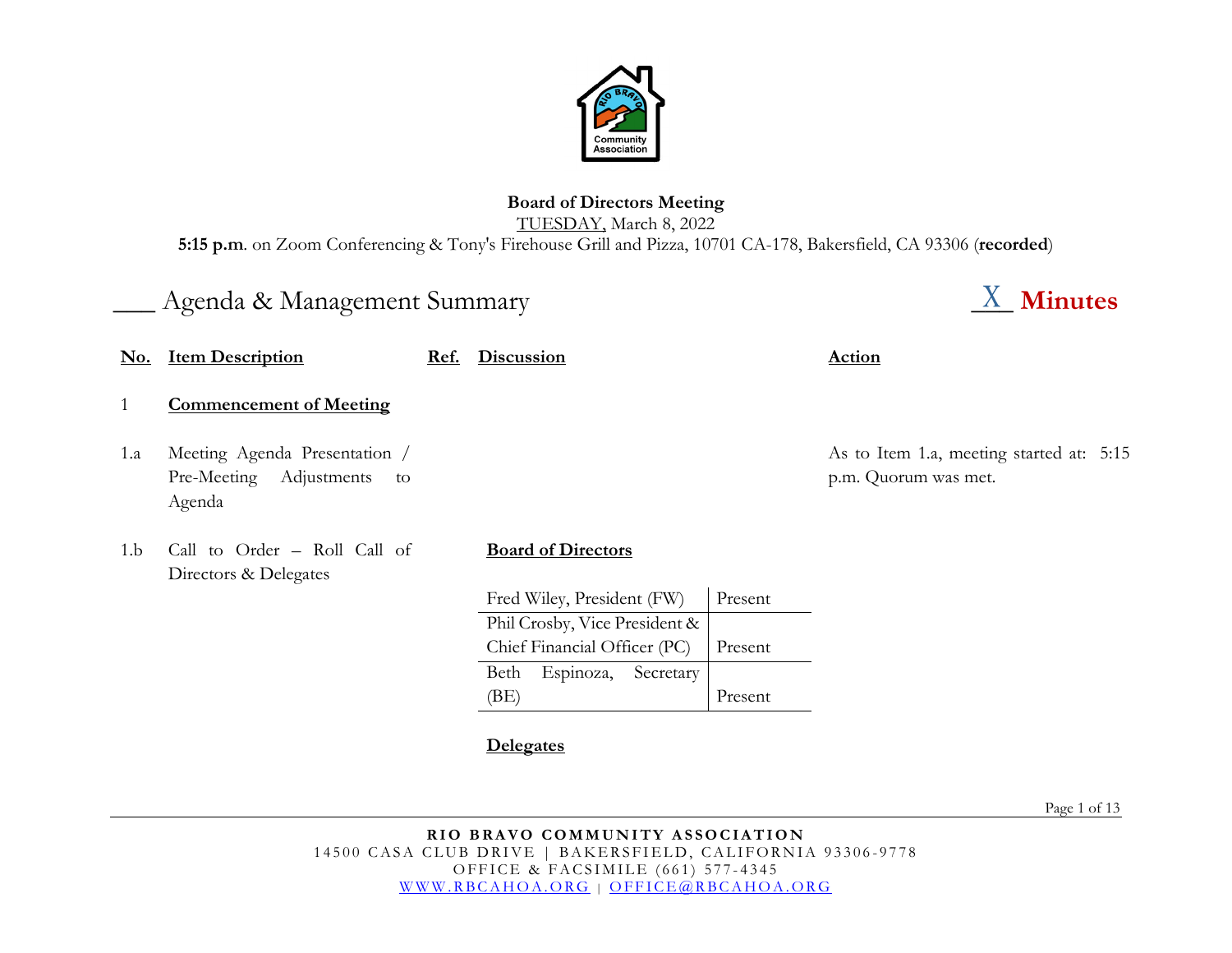

| Montagna HOA by and          | KR                |  |  |
|------------------------------|-------------------|--|--|
| through Stephen Greenfield   | Present; SG       |  |  |
| & Kerri Roberts              | Present via       |  |  |
|                              | Zoom              |  |  |
| Rio Vista HOA by<br>and      |                   |  |  |
| through Raj Doshi & Craig    | RD Present        |  |  |
| Michaud                      | via Zoom          |  |  |
| Rio Vista Estates HOA by     |                   |  |  |
| and through Skip Staley and  |                   |  |  |
| Art Mijarez                  | <b>SS Present</b> |  |  |
| Shayan Capital, LLC (20);    |                   |  |  |
| Kona Crown Holdings, LLC     |                   |  |  |
| (25%); Falcon T Investments, |                   |  |  |
| LLC (25); and Lakewood       |                   |  |  |
| Parkway, LLC (30) by Kris    | KP Present        |  |  |
| Pinero                       | via Zoom          |  |  |
| Estates of Rio Bravo HOA by  | Not               |  |  |
| and through                  | Present           |  |  |
| The Manors by and through    | Not               |  |  |
| Johnny Duenas                | Present           |  |  |
| Rio Bravo Country Club,      |                   |  |  |
| LLC by and through Randy     | Not               |  |  |
| Steinert                     | Present           |  |  |

Page 2 of 13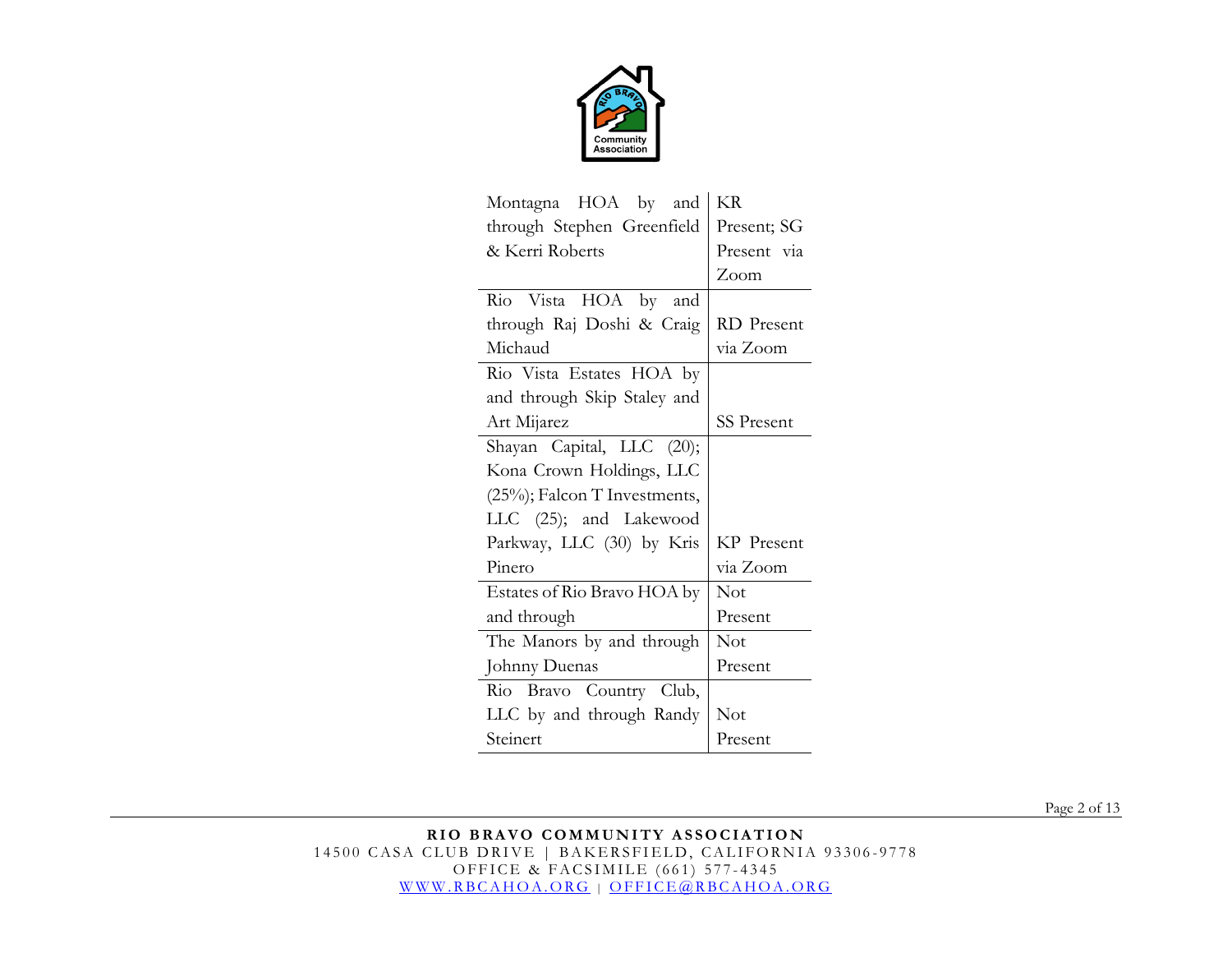

| Guest(s)                   |                   |  |  |
|----------------------------|-------------------|--|--|
| Mark Hall (MHOA)           | Present           |  |  |
| Rio Bravo Fairways by and  | Not               |  |  |
| through Scott Johnson      | Present           |  |  |
| Rio Bravo Golf Course      |                   |  |  |
| Master HOA by and through  |                   |  |  |
| Tony Martinez              | Present           |  |  |
| Casa Club HOA by and       | Not               |  |  |
| through                    | Present           |  |  |
| Mario Valenzuela,<br>Sarah |                   |  |  |
| Resa, Manager              | <b>MV</b> Present |  |  |

1.c Approval of the February 8, 2022, Meeting Minutes.

As to Item 1.c, PC motioned to approve the February 8, 2022, Meeting Minutes. BE 2nd – Majority in Favor.

#### 2. **New Business**

2.a New Items, Floor Items & Open Discussion

1. Elite Estimate number 99824 As to Item 2.a.1, PC discuss the proposal for the landscaping needed at corner of Highway 178 & Miramonte Drive. The planter is without flowers now. Bid for flowers. PC explained the bid. \$812 and \$684 depending on the options.

Page 3 of 13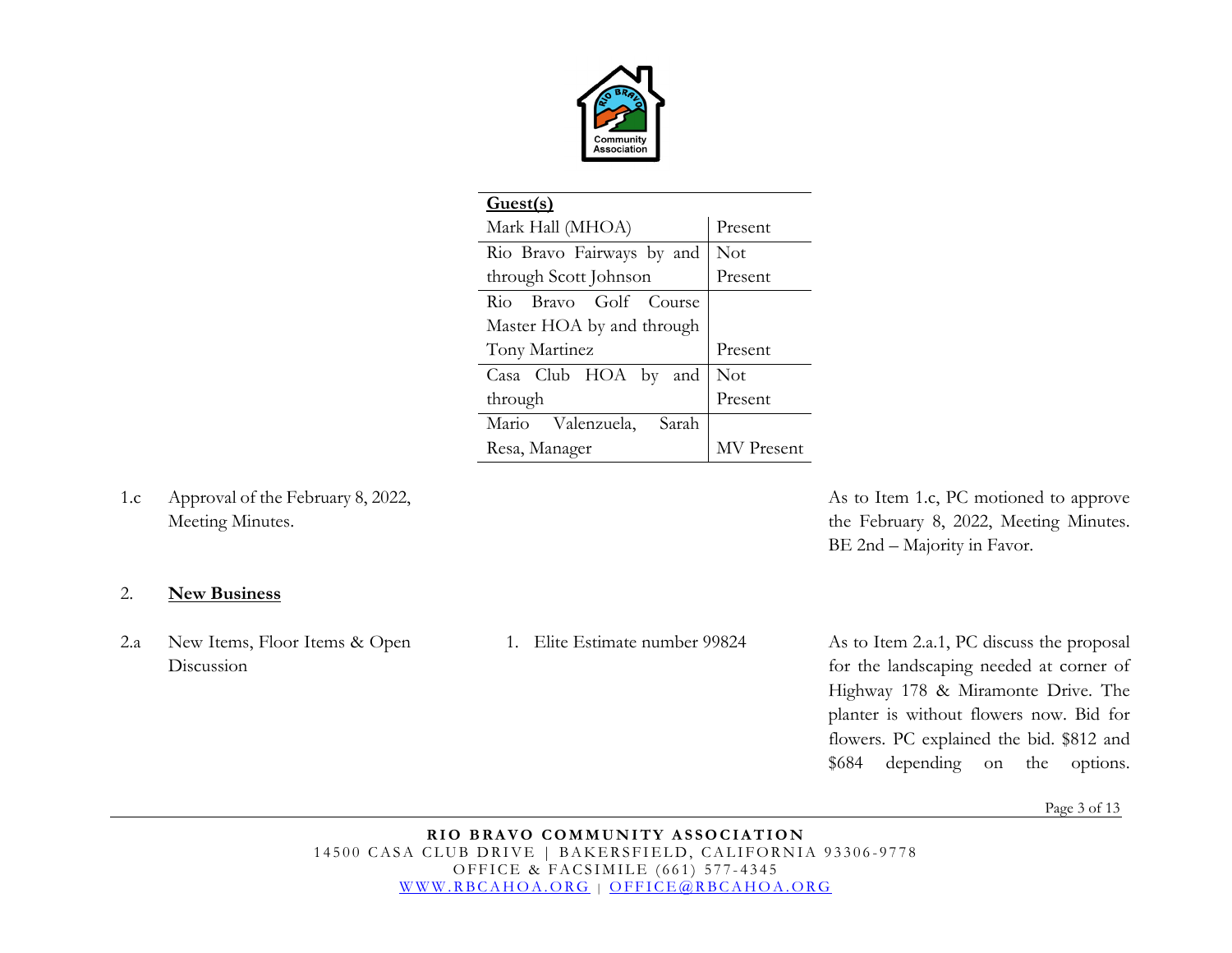

#### 2. Flock Security Cameras

Discussion had. Items not budgeted. RD mentioned there were 2 or 3 sprinklers water toward the street off Miramonte Drive and Casa Club Drive by Guard Station. PC to notify Elite. This item was tabled.

As to Item 2.a.2, PC provided summary of prior meeting and demonstration with Flock representatives. PC indicated that KP will look at alternative vendors. This item was tabled. This item was not budgeted. If system is implemented, solicitation for funding to homeowners will be needed. SS indicated that twothirds of cameras will go to rear gate and inquiring whether The Manors has responded. Thus far The Manors has not responded. MV indicated the cost is 22.29 per lot per year. SS question about data breach liability on cameras and insurance. Opted out option available. RD does not want to solicit donations; it should be billed. Discussion had.

Page 4 of 13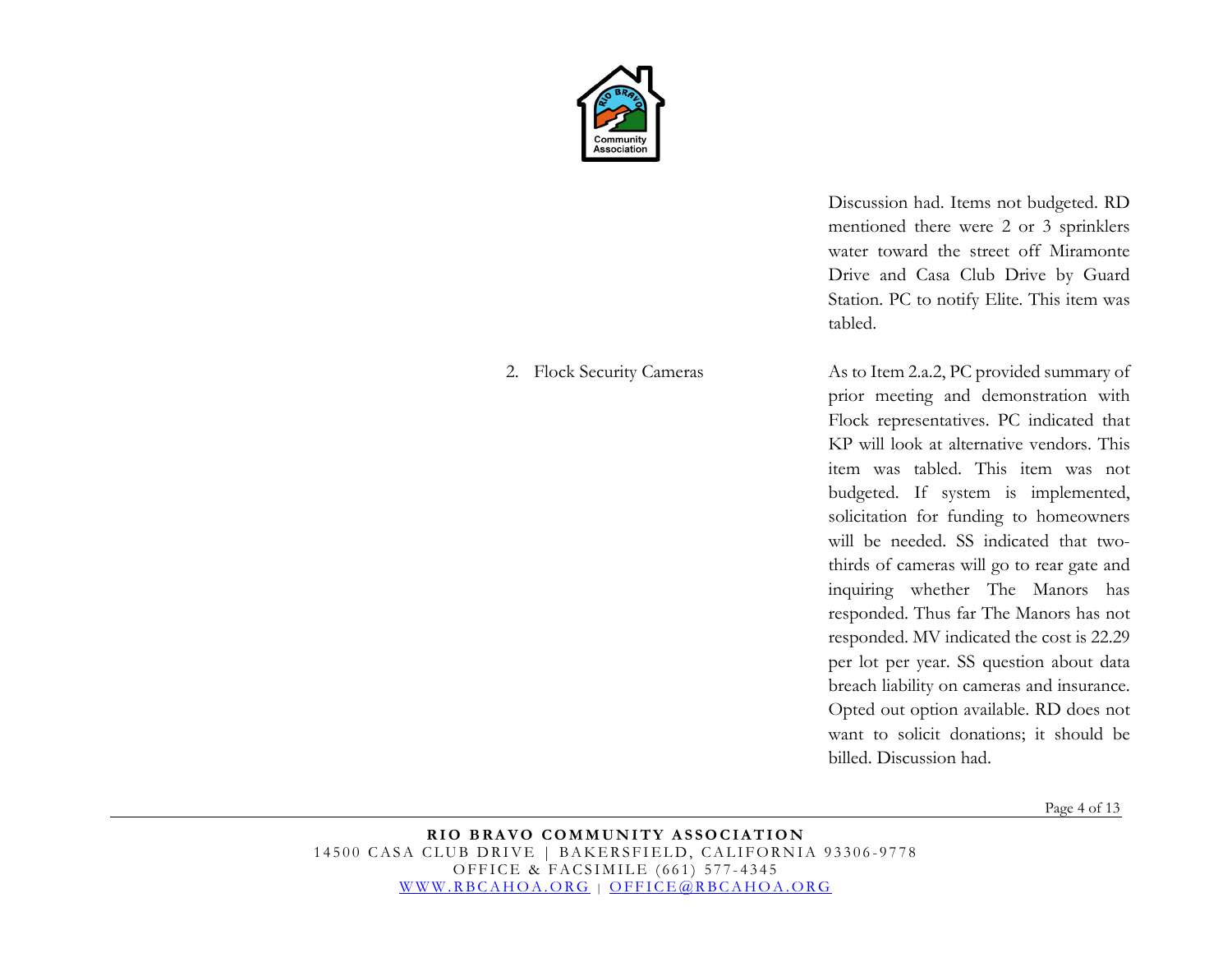

Page 5 of 13 3. Open Floor As to Item 2.a.3, SS questions regarding budget, how payments being made to reserves? MV indicted funds are being collected. FW indicated RBGCMHOA is keeping tabs of their reserve contributions, TM confirmed. Question about collected reserves not reflected on financials. MV indicated that the transfer will reflect in May. MH indicated that reserve transfers were previously made monthly. FW indicated transfers were halted when reserve funds were not being collected. Question related to an insurance payment. MV indicated the payment was monthly and explained the two large annual insurance payment. SS indicated there was no income in February, MV explained billing revenue is quarterly. SS asked when in a report will it show when non-annexed party does not fully pay. FW inquired whether the questions was about tracking who pay or who does not. MV will run a transaction report to address the question asked. Issue seems to be the quarterly versus monthly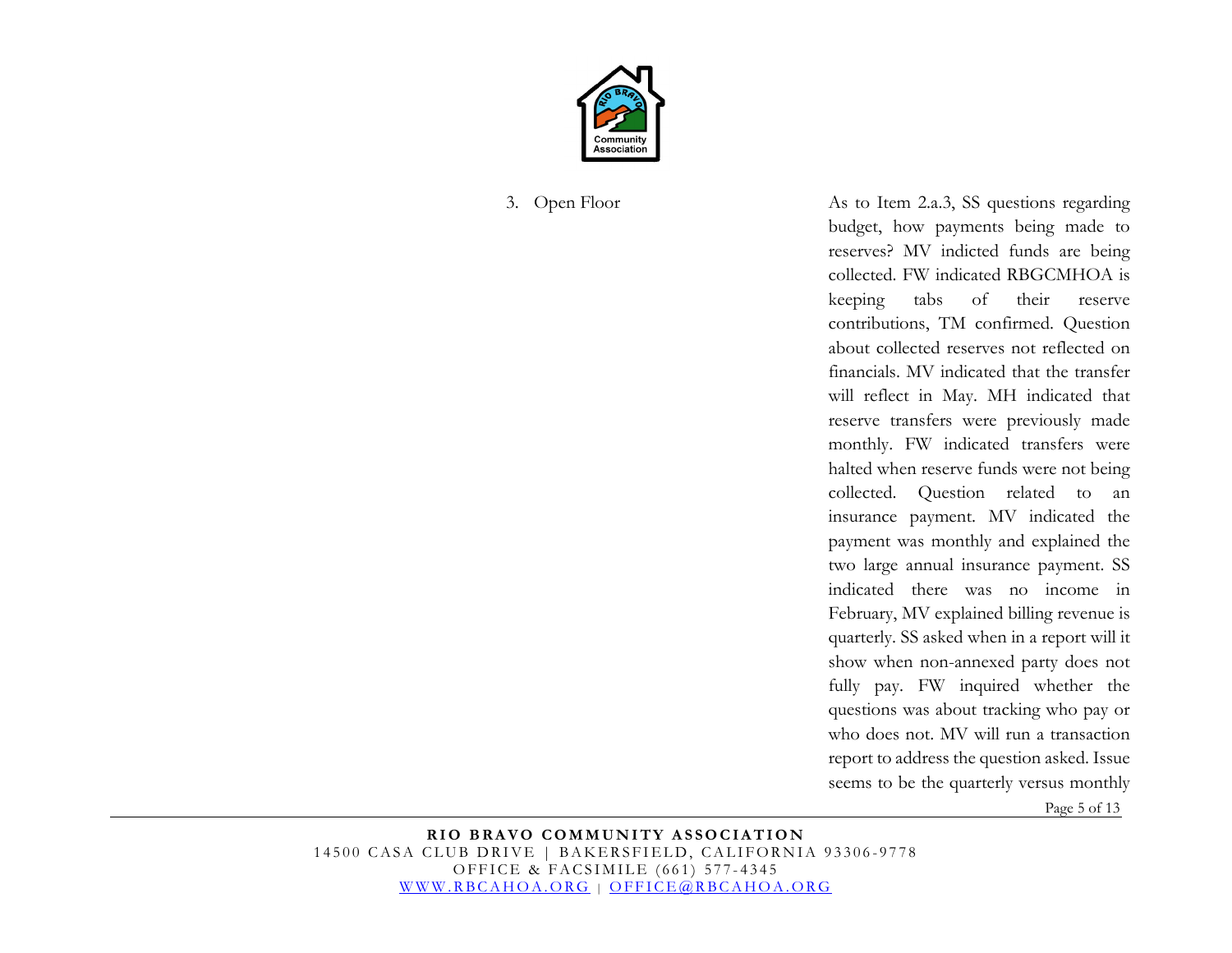

billing and how it reflects on the reports. Discussion had.

FW addressed conflict of interest on board. Personal benefit / gain must be part of the conflict.

FW summarized the meeting with KP regarding the future steps at Estates at Rio Bravo (former Highpointe). New owner has in-house builder, and they are going through the steps of getting the process going. Discussion was had about logistics and use property south of the golf course. Discussion had. KP's goal is to save the tentative tract map and proceed with parcels 1 and 2. There might be participation from local builders, interest has been expressed. KR concerned about traffic, construction traffic. KR prefers rerouting of traffic sooner than later. SG asked about how many homes are in phase 1 and 2, KR stated 19 and 9 on tentative tract map 5517.

Page 6 of 13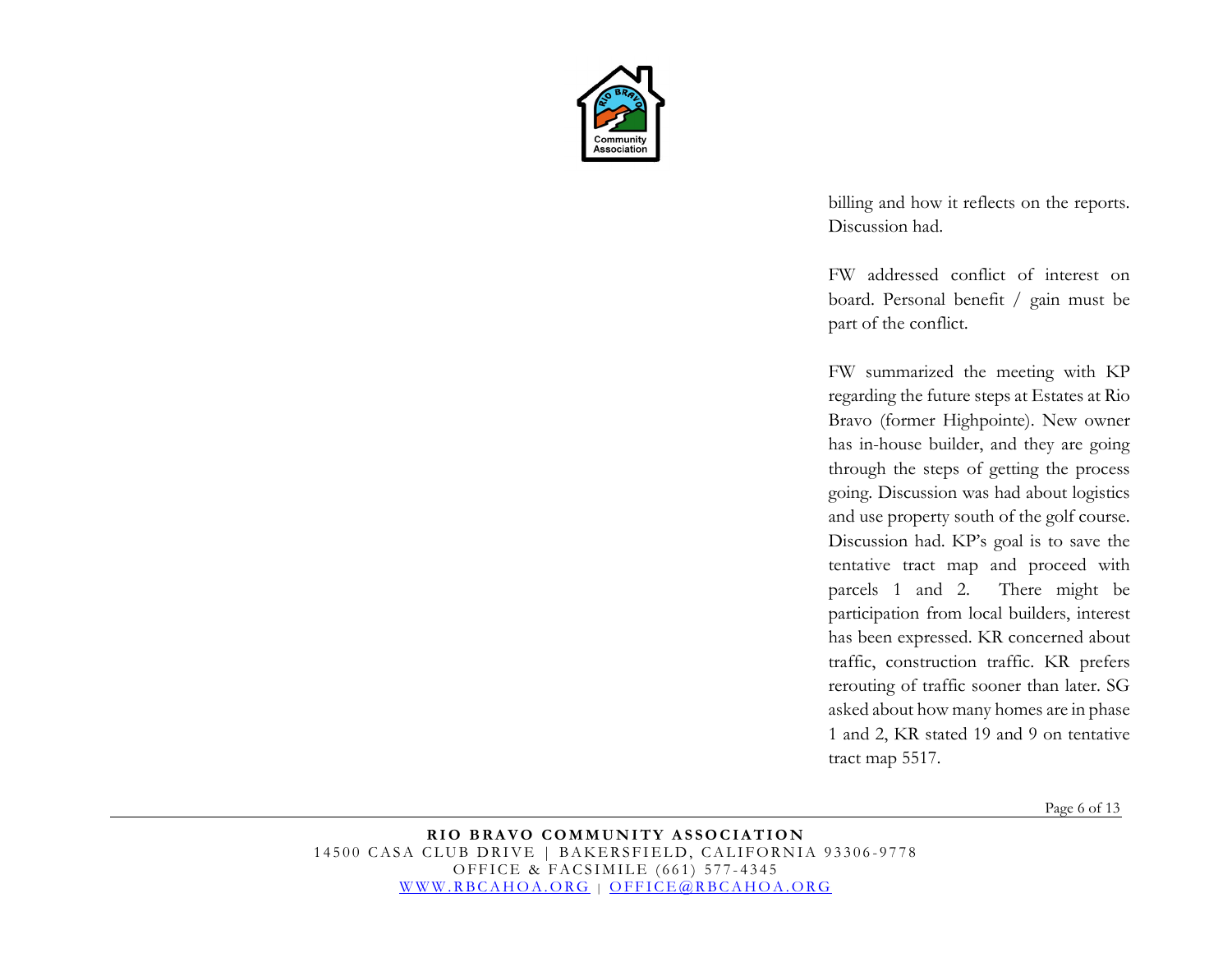

FW reached out to RS on RBCC legal issues about 10 days ago. RS was going to speak to the LLC attorney.

| 2.b | Next Meeting:                                  | <b>Board Meeting</b>                         | As to Item 2.b, next meeting announced. |
|-----|------------------------------------------------|----------------------------------------------|-----------------------------------------|
|     |                                                | Tuesday, April 12, 2022, at 5:15 p.m. via    |                                         |
|     |                                                | Zoom Conferencing and/or Tony's              |                                         |
|     |                                                | Firehouse Grill and Pizza, 10701 CA-178,     |                                         |
|     |                                                | Bakersfield, CA 93306                        |                                         |
| 3.  | <b>Financial &amp; Accounting</b>              |                                              | Consent Items designated with a "C."    |
| 3.a | Financial Summary $-$ account C                | \$43,484.23 Chase Operating Account          |                                         |
|     | balances as of March 8, 2022.                  | \$37,834.37 Chase Savings Account            | As to Consent Items, PC motioned to     |
|     |                                                |                                              | approve Consent items. BE 2nd – All in  |
|     |                                                | \$81,318.60                                  | Favor.                                  |
| 3.b | Chase Bank Checking Activity,<br>$\mathcal{C}$ | \$27,036.50                                  |                                         |
|     | Operating Account,                             | Non-redacted version available in BOD files. |                                         |

Page 7 of 13

**RIO BRAVO COMMUNITY ASSOCIATION** 14500 CASA CLUB DRIVE | BAKERSFIELD, CALIFORNIA 93306-9778 OFFICE & FACSIMILE (661) 577 - 4345 [WWW.RBCAHOA.ORG](http://www.rbcahoa.org/) | [OFFICE@RBCAHOA.ORG](mailto:OFFICE@RBCAHOA.ORG)

Reconciliation, and Bank

through 2/28/2022.

Statement for account ending 5572. Reconciliation report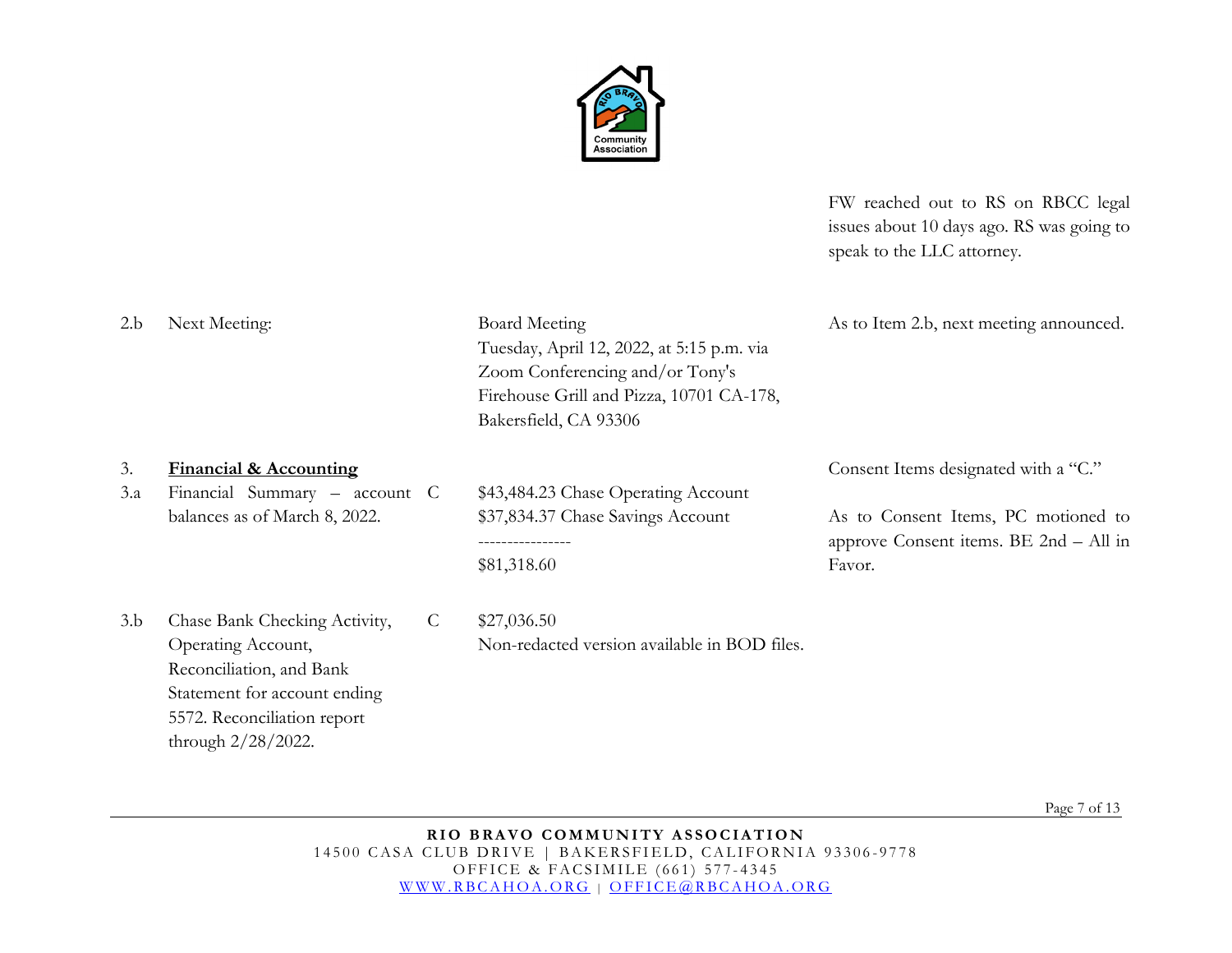

| 3.c | Chase Bank Savings Activity, C<br>Reconciliation,<br>Bank<br>and<br>ending<br>Statement for account<br>Reconciliation<br>5761.<br>report<br>through 2/28/2022. |                                | \$37,834.37<br>Non-redacted version available in BOD files.                                                                                                                                            |
|-----|----------------------------------------------------------------------------------------------------------------------------------------------------------------|--------------------------------|--------------------------------------------------------------------------------------------------------------------------------------------------------------------------------------------------------|
| 3.d | Financial Report for February C<br>2022.                                                                                                                       |                                | Profit & Loss<br><b>Statement of Cash Flows</b><br><b>Balance Sheet</b><br>Budget to Expense – prior month<br>Budget to Expense – through year end                                                     |
| 3.e | Outgoing Funds                                                                                                                                                 | $\mathcal{C}$<br>$\mathcal{C}$ | RATIFICATION - Utilities/Dwelling Live<br>2/1/22<br>1. \$402.25<br>PG&E<br>on<br>(9301712956-5 Guard Station & Street<br>*combined*) Electronic Payment<br>$$39.32$ on $2/7/22$ California Water<br>2. |
|     |                                                                                                                                                                | $\mathcal{C}$                  | Service<br>5814588888)<br>(account<br>Electronic Payment<br>$$103.07$ on $2/8/22$ TelPlex (guard<br>3.                                                                                                 |
|     |                                                                                                                                                                | $\overline{C}$                 | phone)<br>4. \$107.55 on 2/7/22 to Spectrum (guard<br>internet)                                                                                                                                        |

Page 8 of 13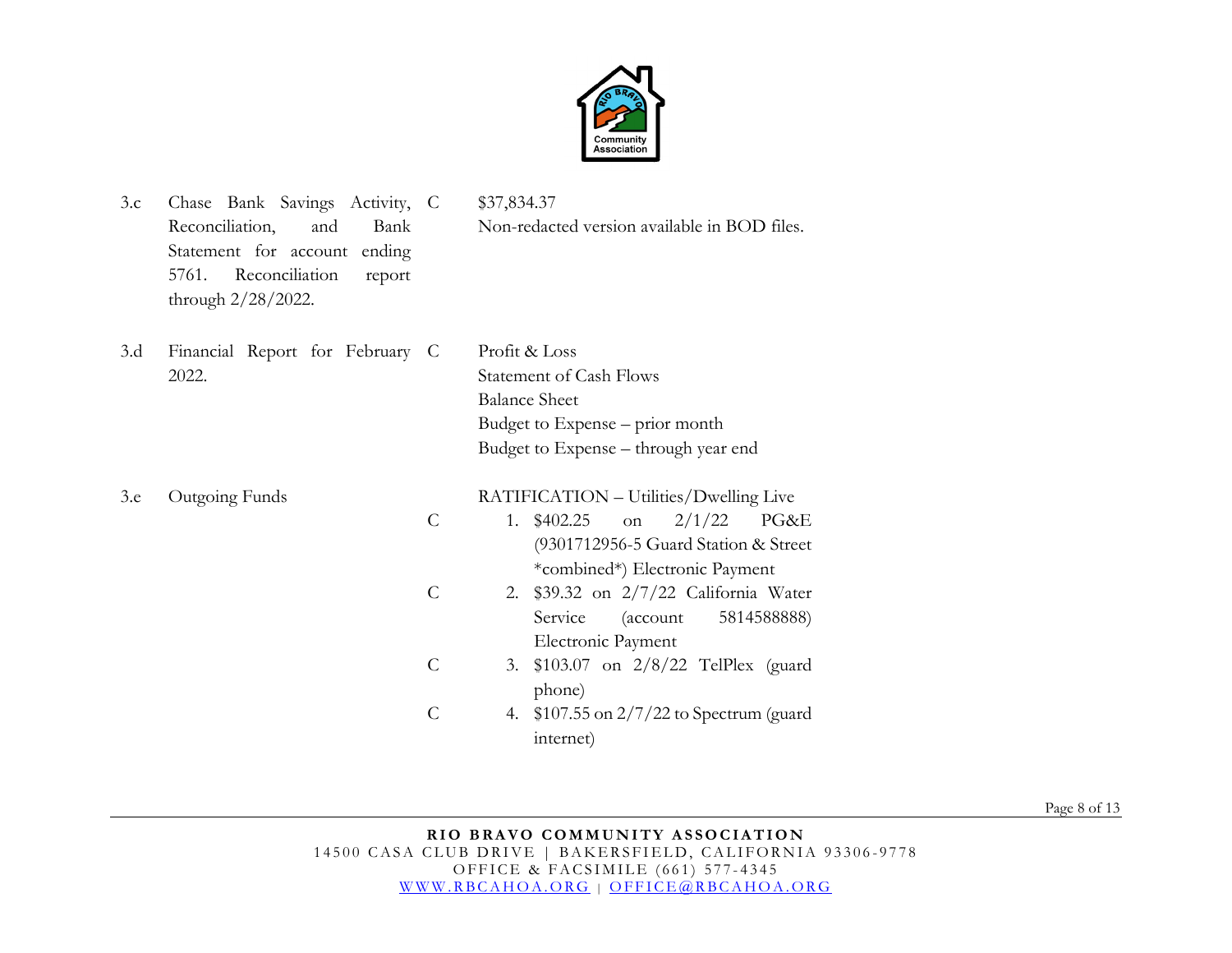

- C 5. \$600.12 on 2/10/22 to DwellingLive (monthly service)
- C 6. \$54.08 on 2/14/22 to DwellingLive (transponder credits)

## CHECKS TO RATIFY

C 7. \$1.00 to Knauf Maxwell Insurance Services (CNA Community Association Policy) fee for electronic payment

### CHECKS TO DISBURSE

- C 8. \$8,460.00 to R. Stanley Security (Invoice 19018 through 2/15/22)
- C 9. \$9,024.00 to R. Stanley Security (Invoice 18993 through 1/31/21)
- C 10. \$1,000.00 to Elite Maintenance & Tree Service (monthly landscaping, preemergent) 2/28/22 Invoice 4119
- C 11. \$1,796.31 HOA Management Solutions, Inc. (February 2022 services and reimbursements)
- C 12. \$250.00 to Aurelio Hernandez (March 2022 janitorial services)

Page 9 of 13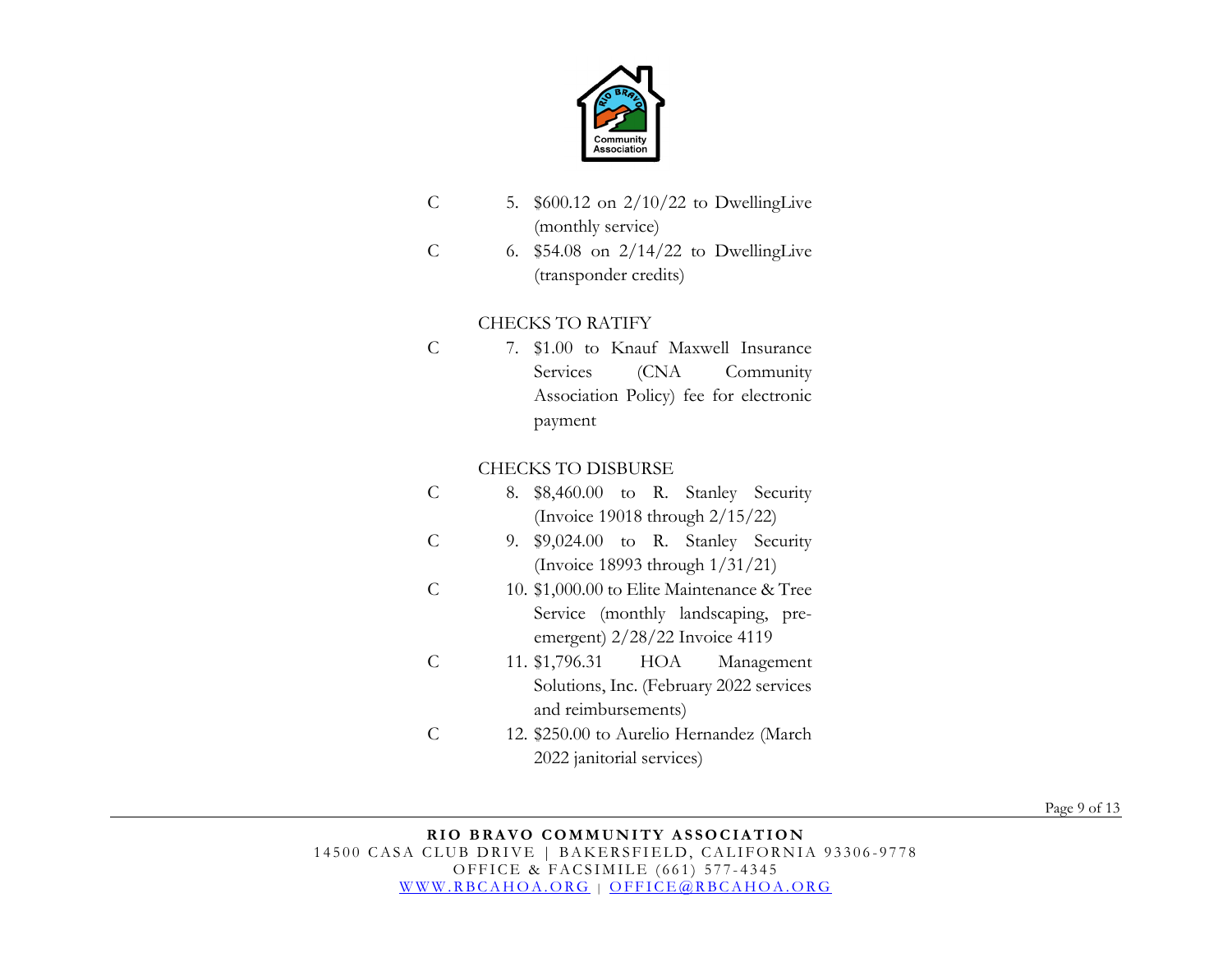

3.f Other Administrative / Financial

- 13. \$8,250.00 to Flock Safety Quote (3 Cloud Security Cameras)
- Page 10 of 13 Items 1. Casa Club Annexation and Related As to Items 3.f.1 to 3.f.4, no action. Billing **■**  2. Rio Bravo Fairways Security Gate Billing **■**  3. PG&E Rebill case ID 6509951392 (placeholder) 4. Financials Review 5. Lien Assessment a. Parcel 387-620-07-3 b. Parel 387-610-21-5 As to Item 3.f.5.a, PC motion to approve a lien assessment on 387-620-07-03. BE 2nd – All in Favor. As to Item 3.f.5.b, PC motion to approve a lien assessment on 387-610-21-5. BE 2nd – All in Favor. 4. **Regular & Ongoing Business** 4.a Operational Items 1. Inspection Report As to Item 4.a.1, MV indicated he will conduct the inspection and submitted after the meeting.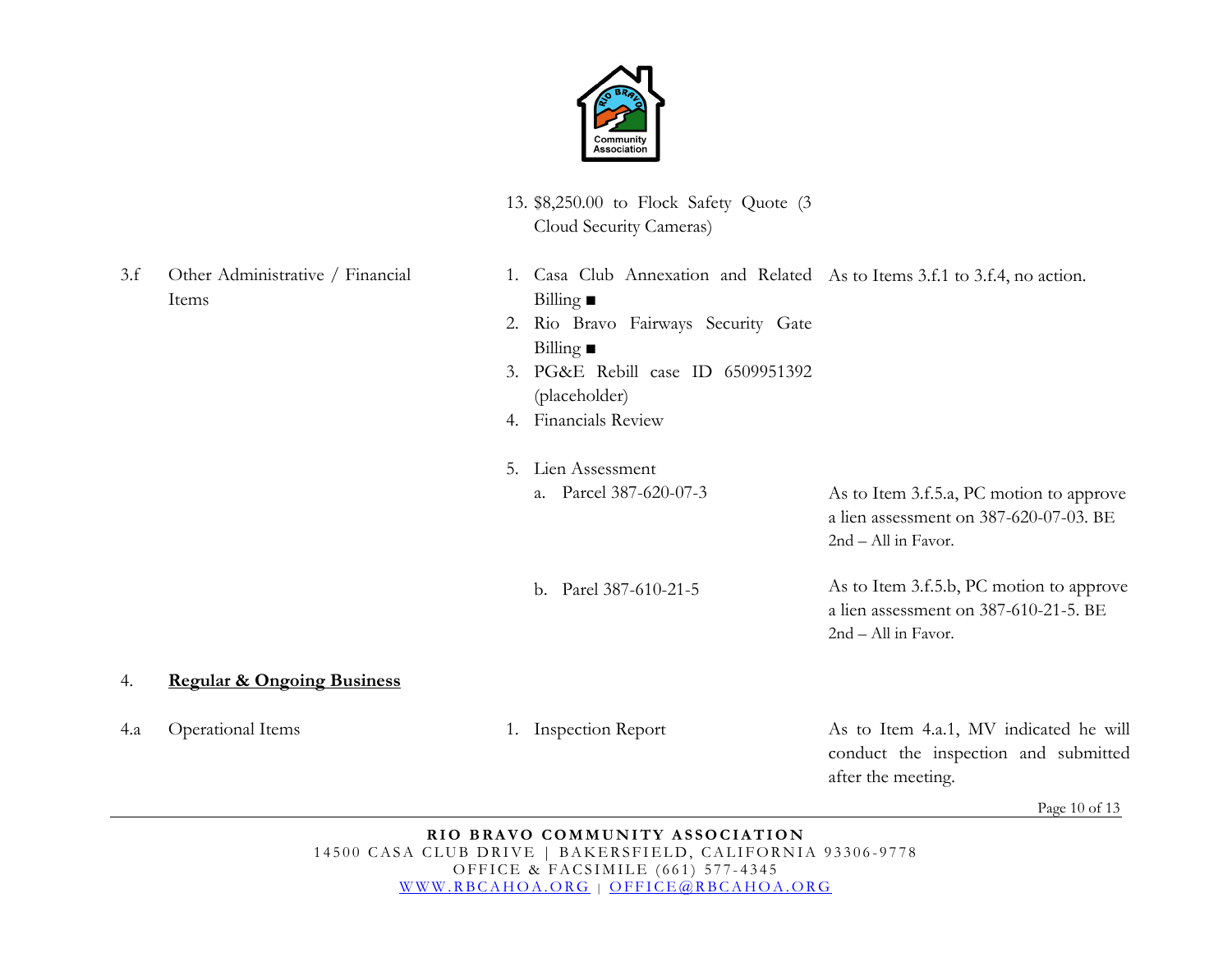

| 4.b | Roadway Maintenance Report      |                                                                  | As to Item 4.b, FW indicated there was a<br>large crack on the roadway that the board<br>needs to look at. MV indicated that on the<br>last inspection report, pictures of cracks<br>were submitted. SG also noted the cracks.<br>FW requested that we get an estimate<br>from GPM. MV to get slurry seal or crack<br>seal and repair estimate. |
|-----|---------------------------------|------------------------------------------------------------------|-------------------------------------------------------------------------------------------------------------------------------------------------------------------------------------------------------------------------------------------------------------------------------------------------------------------------------------------------|
| 4.c | Landscape Maintenance Report    | Elite Estimate number 99824,<br>Options 1 or 2 (in New Business) | As to Item 4.c.1, PC discussed during new<br>business.                                                                                                                                                                                                                                                                                          |
| 4.d | Board Education & Training      | Davis-Sterling Newsletter Links                                  | As to Item 4.d., information in meeting<br>packet.                                                                                                                                                                                                                                                                                              |
| 4.e | Prior Executive Session Summary |                                                                  | As to Item 4.e, MV reported the during<br>Executive Session, legal information was<br>discussed, and discussion was had with<br>KP on their project.                                                                                                                                                                                            |
| 5.  | <b>Security Gate Business</b>   |                                                                  |                                                                                                                                                                                                                                                                                                                                                 |
| 5.a | Security Gate Report            | Notable Activity                                                 | As to Item 5.a.1, MH reported over \$1K<br>of transponders. MH reported some                                                                                                                                                                                                                                                                    |

Page 11 of 13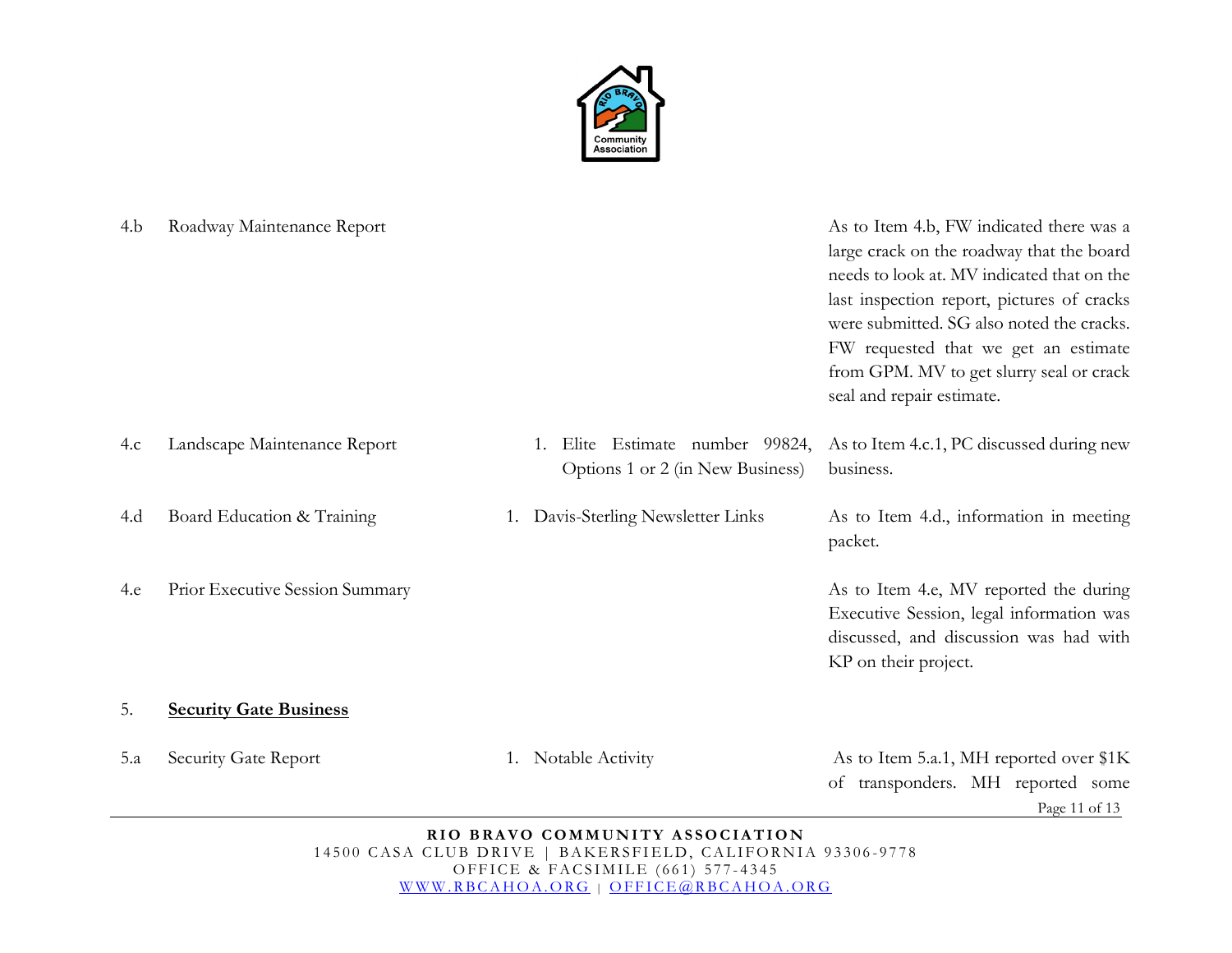

transponder glitches. MV discussed Spectrum [Brighthouse] account and legacy IP address. MH recommends upgrading and having Wi-Fi with new modem. MH also contrasted the increasing phone bill. Generator and new phone options also addressed. Discussion had. MH to follow up.

- 2. The Manors Security Gate ■
- 3. Cost Sharing Agreement Guard ■

Adjournment of Meeting Time: 6:14 p.m. PC motioned to adjourn. BE 2nd – All in

As to Items 5.a.2 and 5.a.3, no action.

Favor

**Δ** Symbol notates an update to listed item on the posted agenda prior to meeting.

■ Symbol notates items also set for discussion in Executive Session

Page 12 of 13